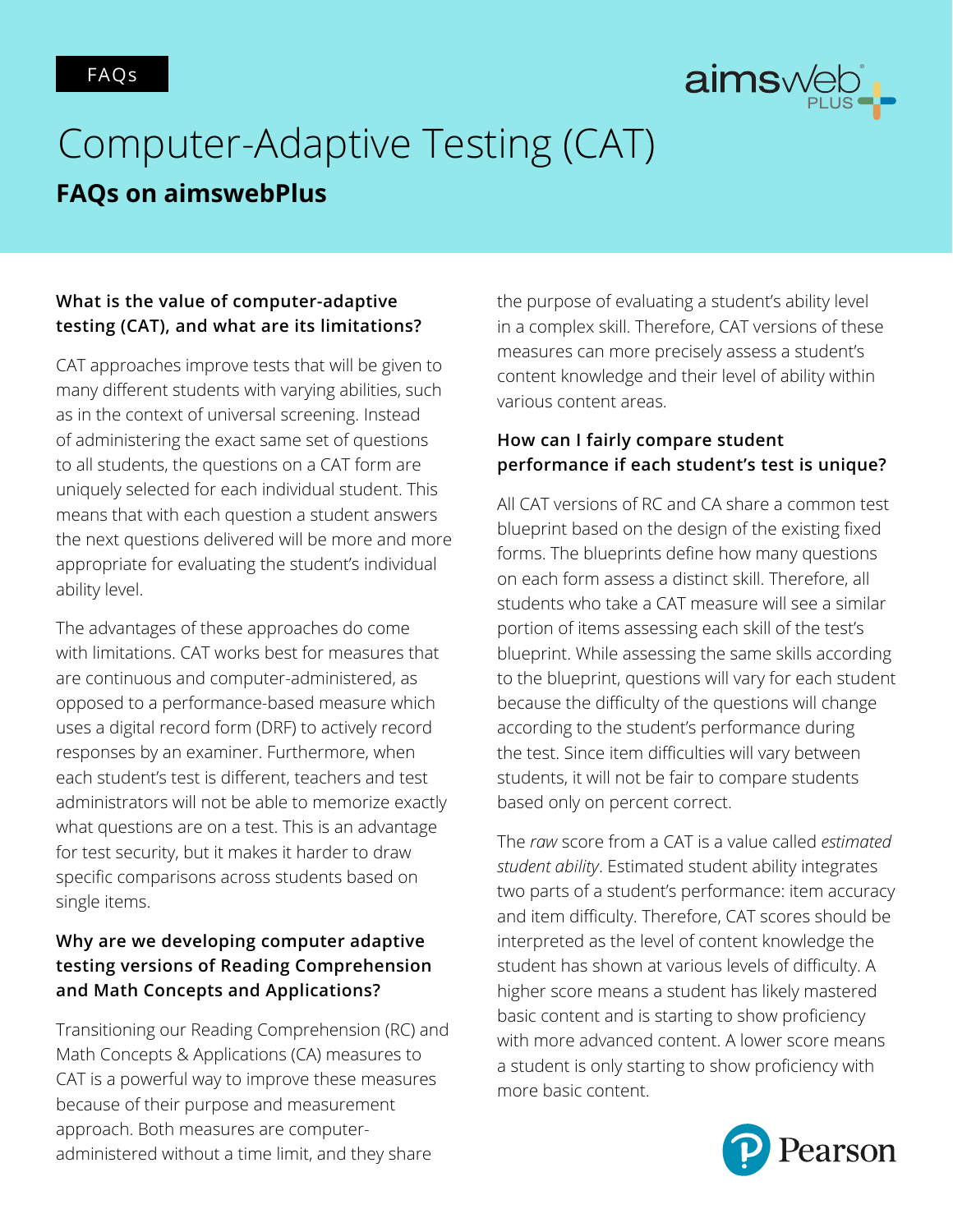# **CAT versus Linear Fixed Forms: What's the difference on the aimswebPlus platform?**

Once an account is set up to use CAT versions of RC and CA, test administration will be the same as the linear fixed forms. Students log on to TestNav and take the test on the computer just as they would take the fixed form versions of these measures.

Because results from both the CAT and fixed forms are based on the same vertical scale, CAT estimated student ability scores can be converted to the same scaled scores and national percentiles as the fixed form scores. Evaluating growth between tests is also the same, using ROI scores and student growth percentiles (SGPs).

# **Will there be specific differences in the questions/content of the CAT forms compared to Fixed Forms?**

The development of the computer-adaptive forms allows us to add a few additional features to the questions and content we use:

- *1. New content:* Developing our CAT measures involves building a large bank of questions across the test blueprint's skills, knowledge, and abilities. For each RC and CA skill we measure, we added new questions to the list of items present on our fixed forms. This added content gives our CAT measures the flexibility of assessing each part of the test blueprint at various levels of difficulty, complexity, and depth of knowledge.
- *2. New response styles:* The fixed forms are entirely composed of multiple-choice questions. Beyond the benefits of multiple-choice questions, there are skills, abilities, and content that are challenging or impossible to assess with a multiple-choice question. The CAT forms include *technology-enhanced* questions which involve interactive response styles. For example, a CA question may ask a student to identify the location of coordinates by clicking on the specific locations on the graph. Or an RC question may ask a student to recall the events of a story by dragging and dropping the events into the

correct order. (Note for the 2022–2023 school year, 2nd grade CAT forms will not include technology-enhanced questions given the importance of simplifying the testing experience for our younger students.)

- *3. Passage structure (RC only):* On the fixed RC forms, students read 6 passages and answer 4 questions for each passage. RC CAT will be organized around 4 passages. The first two passages will be of the same length and structure as the current fixed test and delivered with 4 questions. The latter two passages will be slightly longer and will be presented with 8 questions.
	- The maximum length of these longer passages changes by grade. For 2nd grade, the passages are all very similar in length. By 8th grade, the difference in passage length between short and long texts will be more noticeable.
	- Even with these changes, we still maintain the same design of the fixed forms where half of the passages are literary (fictional) stories or poems, and half are informational (nonfictional) texts.

# **Can we select CAT for certain schools and continue to use fixed form for others?**

The choice to use CAT is a setting at the account level. Whether an account represents multiple schools or just one school, everyone under the same account needs to have the same setting.

# **Can we select CAT for Reading Comprehension but fixed form for Math Concepts & Applications (or vice versa)?**

Yes.

# **How long should we estimate the testing to take for each CAT measure?**

The time to complete the CAT versions of the RC and CA measures should be consistent with the amount of time it takes to complete the fixed versions of these measures.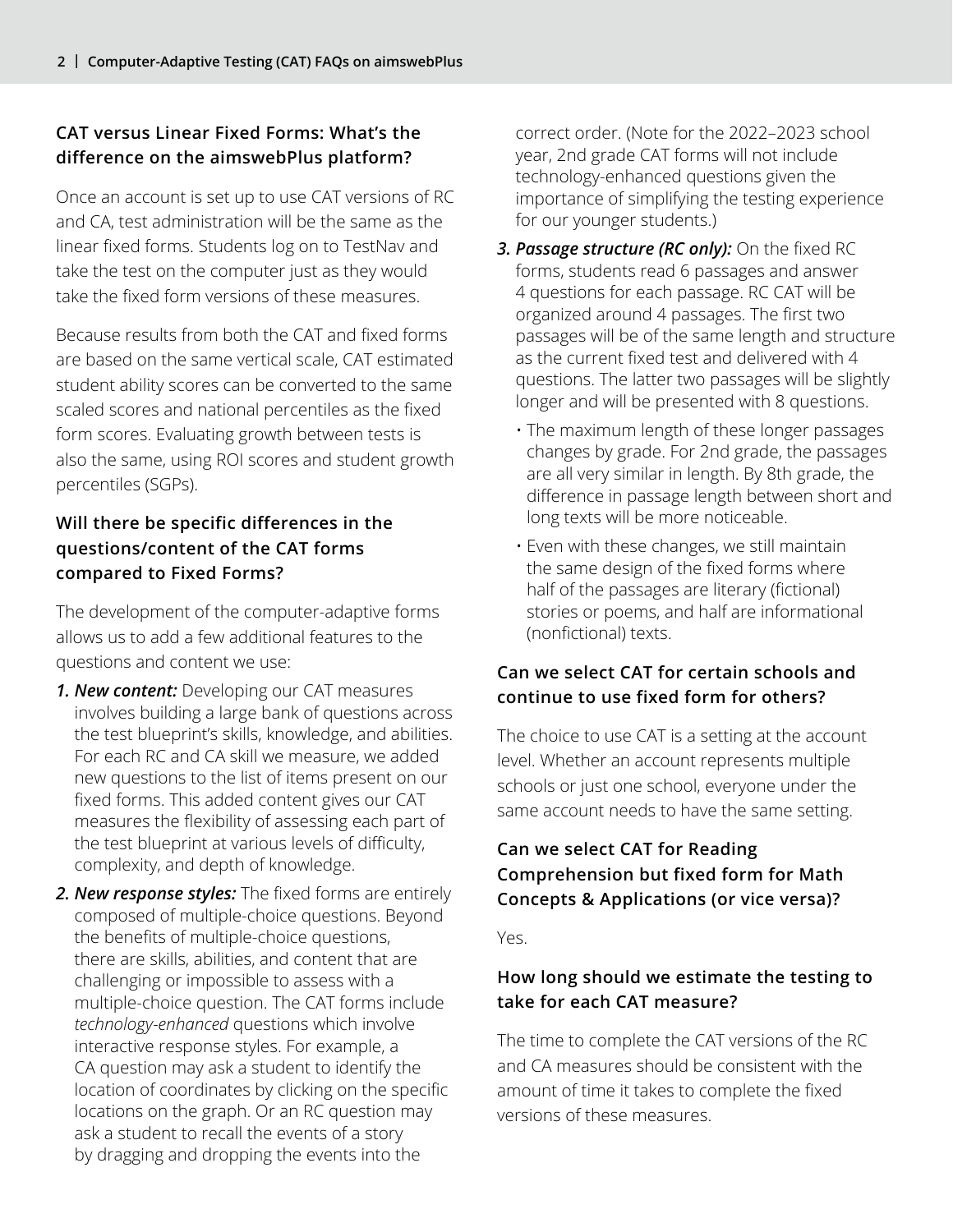# **Is there a set number of questions on each CAT measure that students take?**

Yes. The numbers of questions will be the same as the fixed forms for the 2022–2023 school year. The only unique case where test length is different between CAT and fixed forms is for the 2nd Grade RC. The CAT form of the test will be two questions shorter (22 questions) than the fixed forms (24 questions). By conducting additional research on the test's performance, we will explore whether we can reduce the length of the tests and maintain a robust level of validity and reliability for all grades.

# **Can we pilot the CAT with select students next year?**

The choice to use CAT or fixed forms is decided at the account level and cannot be specified differently for specific students. Once an account starts testing students in a benchmark season, the system will be set to use the chosen version of RC or CA for the rest of the benchmark period.

# **Can we access a demo account to see what the changes look like before deciding on whether we will make the switch to CAT?**

Demo accounts will not be available until CAT Forms are available August 1st. In July, we will release a series of screenshots with descriptions detailing the similarities and differences between choosing CAT or linear. In addition, our training team will show a demo of all BTS features--including CAT--on our monthly user Forum on July 13th. Final decisions about which form to use can be made up until Fall testing starts.

# **We understand that the application will default to the CAT approach for these two measures for the 2022–2023 school year. If we do not want to use the CAT, how do we change it back to the fixed form approach?**

We will be sending out notifications and instructions prior to back-to-school 2022 (August 1) to ensure that all customers who wish to keep using the fixed forms know exactly how to set their account accordingly.

# **How will students be monitored in Reading Comprehension if the CAT is administered f or the benchmark?**

CAT RC is designed to be an improved/ alternate version of the currently fixed form RC benchmarking measure. Therefore, it is intended to be used for benchmark screening three times a year. Existing progress monitoring measures are not impacted by this new option of CAT.

# **Do we still need to use the survey level assessments (SLAs) for students falling well below grade level if we transition to CAT Reading Comprehension?**

Perhaps. The CAT forms of RC and CA are designed to improve the testing experience of students who have fallen below grade level because easier questions will be selected more often to evaluate their developing skills. This can improve the testing experience, but the student's final score will still be evaluated according to the norms (e.g., national percentile) for the assessed grade level.

Sometimes it is not valuable to know how poorly a student is doing relative to their peers, and it is more valuable to know where the student stands relative to students one grade-level below. In these cases, it will still be necessary to use SLA and give the student the test one grade level lower. (Depending on 2022-2023 research results, we are planning to further develop our CAT forms